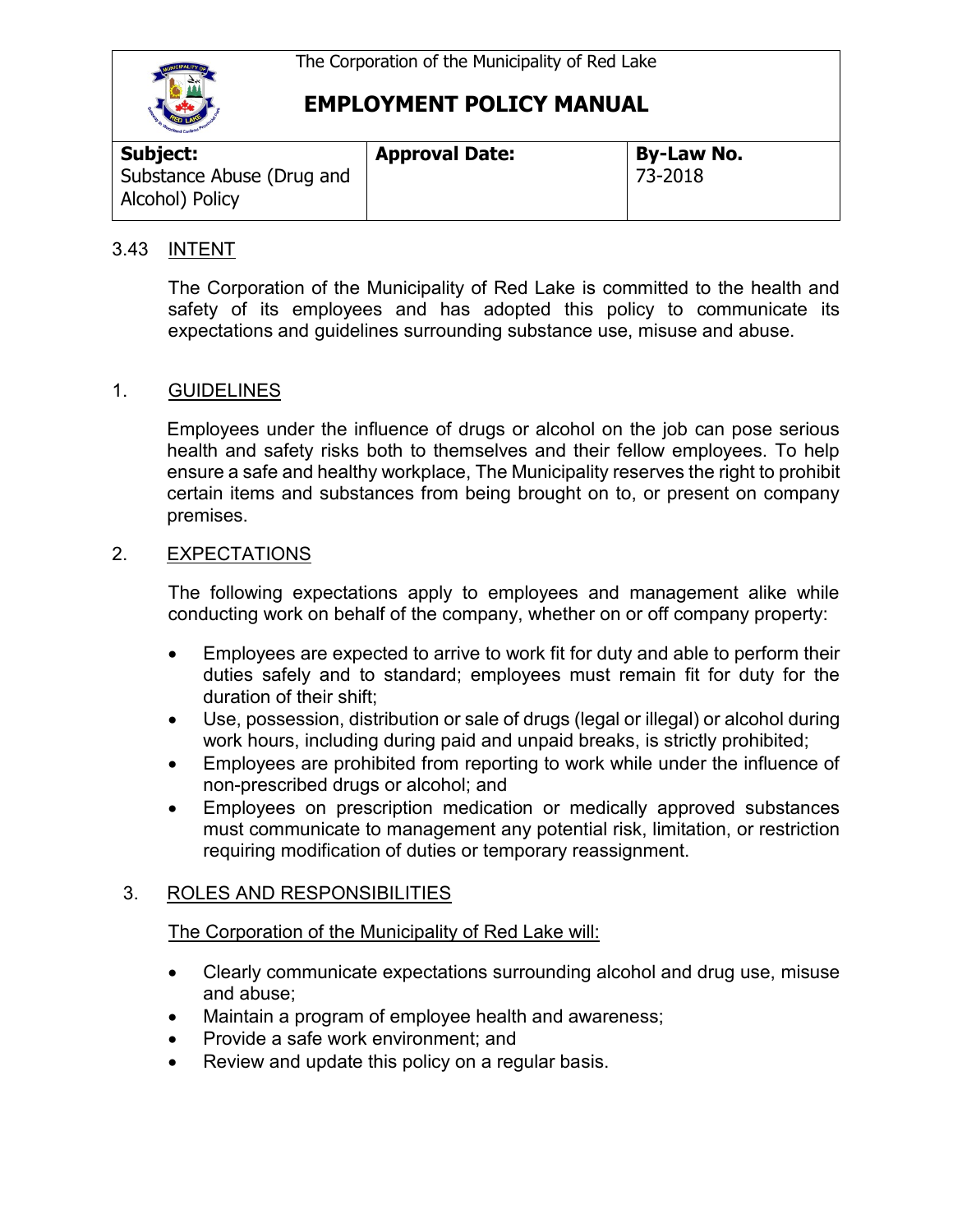

| <b>Oddany Caribou !!!</b>                    |                       |                   |
|----------------------------------------------|-----------------------|-------------------|
| Subject:                                     | <b>Approval Date:</b> | <b>By-Law No.</b> |
| Substance Abuse (Drug and<br>Alcohol) Policy |                       | 73-2018           |

### Management will:

- Identify any situations that may cause concern regarding an employee's ability to safely perform their job functions;
- Ensure that any employee who asks for help due to a drug or alcohol dependency is provided with the appropriate support (including accommodation) and is not disciplined for doing so; and
- Maintain confidentiality and employee privacy.

### Employees must:

- Abide by the provisions of this policy and be aware of their responsibilities under it;
- Arrive to work fit for duty, and remain as such for the duration of shift;
- Perform work in a safe manner in accordance with company established safe work practices;
- Avoid the consumption, possession, sale, or distribution of drugs or alcohol on company property and during working hours (even if off company property);
- When off duty, refuse a request to come into work if unfit for duty;
- Report limitations and required modifications as a result of prescription medication;
- Report unfit co-workers to management;
- Seek advice and/or appropriate treatment, where required;
- Report to management if they have a dependency (addiction) or emerging dependency; and
- Follow the after-care program, where established

## 4. SUSPICION OF IMPAIRMENT

The following procedure will be enacted if there is reasonable belief that an employee is impaired at work:

If possible, the employee's manager/supervisor will first seek another manager/supervisor's opinion to confirm the employee's status.

Next, the manager/supervisor will consult privately with the employee to determine the cause of the observation, including whether substance abuse has occurred. Suspicions of an employee's ability to function safely may be based on specific personal observations. If the employee exhibits unusual behaviour that may include, but not limited to, slurred speech, difficulty with balance, watery and/or red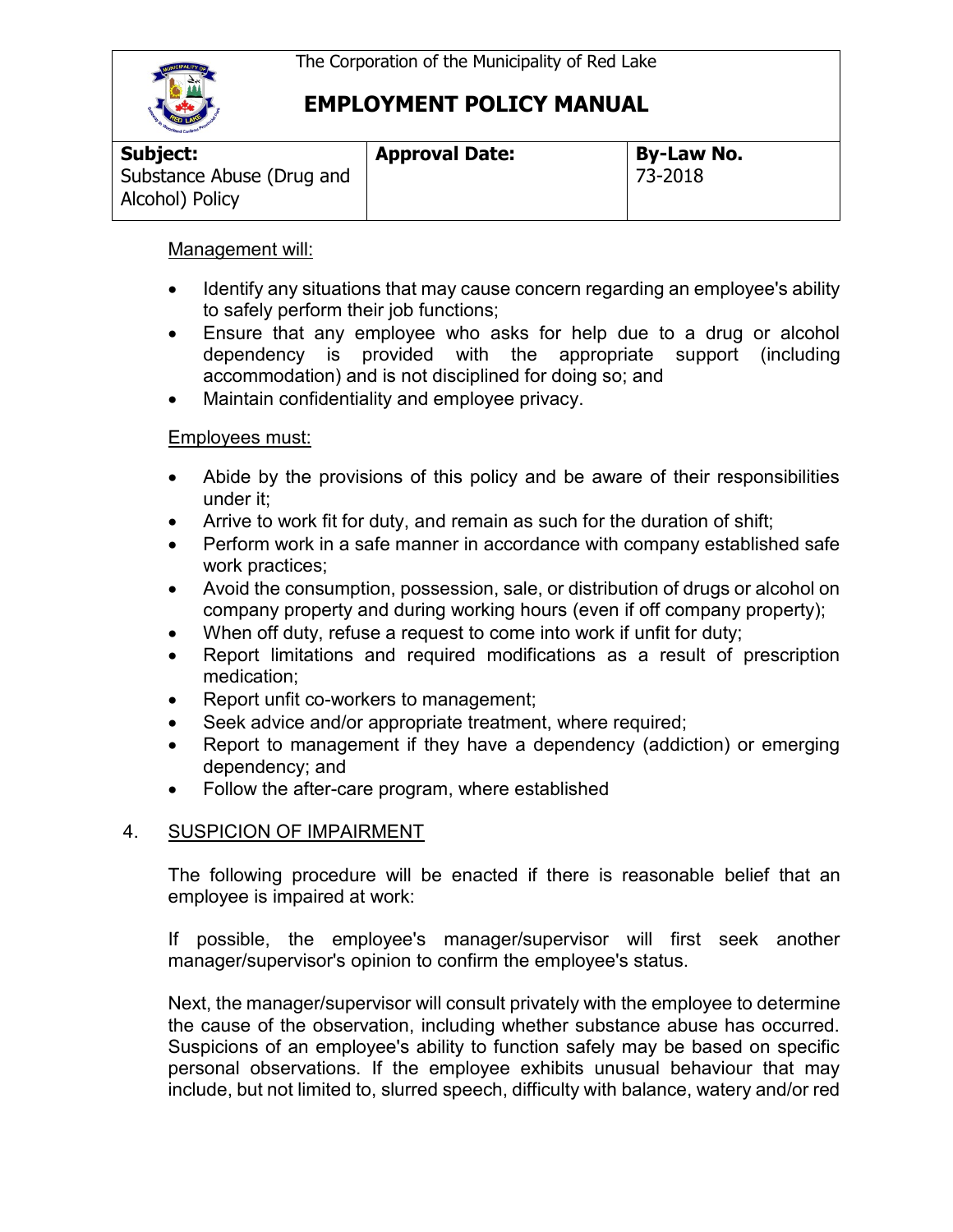The Corporation of the Municipality of Red Lake



## **EMPLOYMENT POLICY MANUAL**

| <b>Carl Carl DOV</b>                         |                       |                   |
|----------------------------------------------|-----------------------|-------------------|
| Subject:                                     | <b>Approval Date:</b> | <b>By-Law No.</b> |
| Substance Abuse (Drug and<br>Alcohol) Policy |                       | 73-2018           |

eyes, dilated pupils, and/or there is an odour of alcohol, the employee should not be permitted to return to their assigned duties in order to ensure their safety and the safety of other employees or visitors to the workplace.

If an employee is considered impaired and deemed "unfit for work" this decision is made based on the best judgment of two members of management and DOES NOT require a breathalyzer or blood test. The employee will be advised that management has arranged a taxi or shuttle service to safely transport them to their home address or to a medical facility, depending on the determination of the observed impairment. The employee may be accompanied by a manager/supervisor or another employee if necessary.

An impaired employee will not be allowed to drive. The employee should be advised if they choose to refuse organized transportation and make the decision to drive their personal vehicle the company is obligated to and will contact the police to make them aware of the situation.

A meeting will be scheduled for the following work day to review the incident and determine a course of action which may include a monitored referral program as part of a treatment plan.

### 5. SUBSTANCE DEPENDENCY

The Corporation of the Municipality of Red Lake understands that certain individuals may develop a chemical dependency to certain substances, which may be defined as a disease or disability. Employees are not excused from their duties as a result of their dependencies. The Municipality of Red Lake promotes early diagnosis. Any employee who suspects that he/she might have an emerging drug or alcohol problem is required to report to Human Resources that they have a problem (addiction) and they are to seek appropriate treatment promptly. Where appropriate the Municipality of Red Lake will support them in their treatment.

### 6. VOLUNTARY IDENTIFICATION

Employees are encouraged to communicate if they have a dependency or have had a dependency so that their rights are protected and they can be accommodated appropriately. Employees will not be disciplined for requesting help or due to current or past involvement in a rehabilitation effort.

All medical information shall be kept confidential by, unless otherwise authorized by law.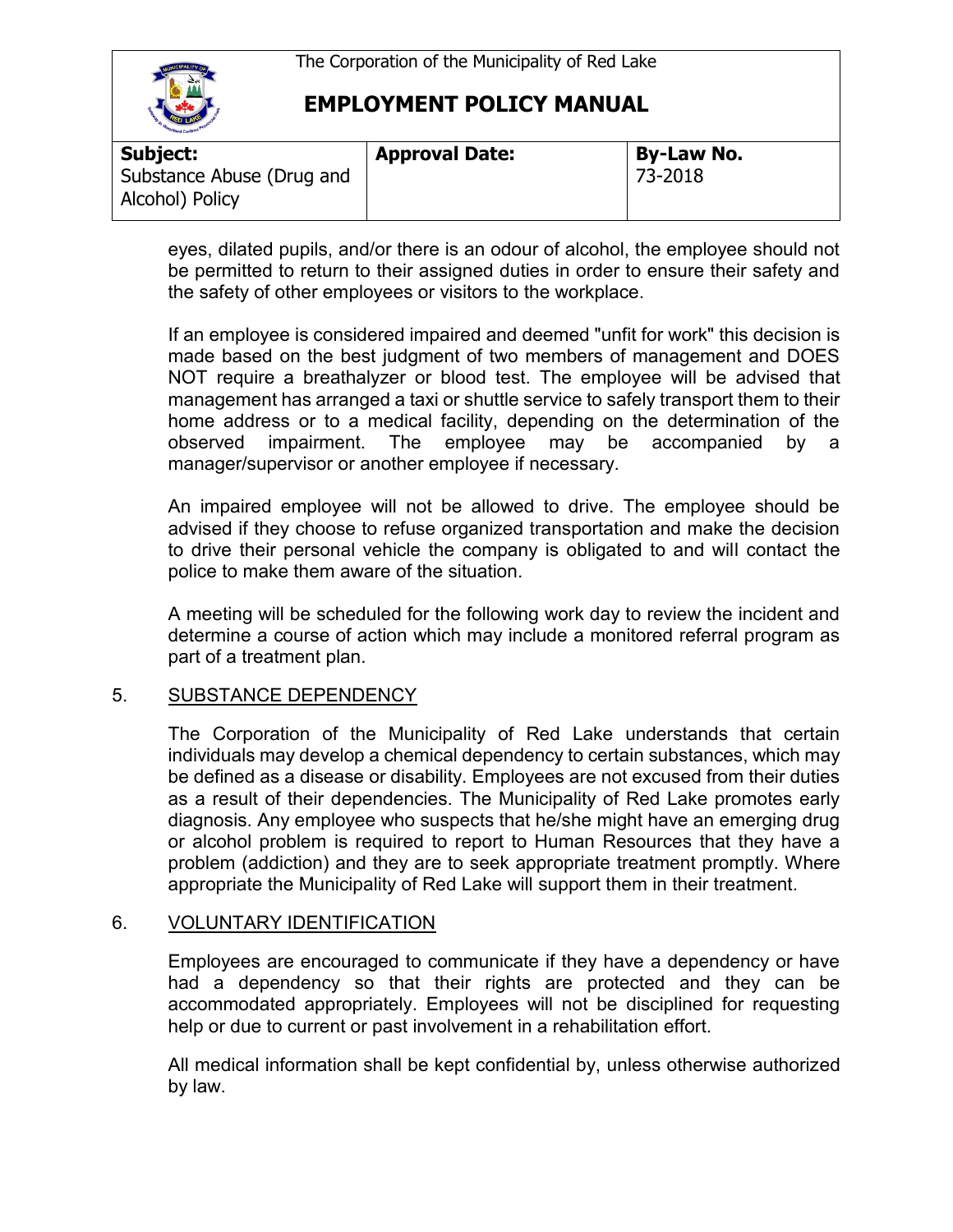

| <b>Codiand Caribou Way</b>                   |                       |                   |  |
|----------------------------------------------|-----------------------|-------------------|--|
| Subject:                                     | <b>Approval Date:</b> | <b>By-Law No.</b> |  |
| Substance Abuse (Drug and<br>Alcohol) Policy |                       | 73-2018           |  |

## 7. MEDICAL MARIJUANA

- Employees may only use medical marijuana with a license in their names from a physician.
- If an employee is required to use medical marijuana while at work, they must inform their manager and Human Resources. An employee is not required to disclose their specific medical diagnosis; however, they are required to provide a note from their doctor and a copy of the possession license.
- All information provided in regard to medical marijuana use is considered confidential and will be treated as such, keeping an employee's privacy as a top concern second only to safety.
- Employees who have a medical condition which requires additional accommodation can discuss their marijuana use schedule in the context of the general accommodation plan with and their primary care physicians.
- Employees may be required to work with the company's service provider who will provide direction and support for the use of medical marijuana.
- Will work with the individual that requests accommodation in an effort to ensure that the measures taken are both effective, and mutually agreeable.
- In the event that medical marijuana is deemed to pose a significant or potential hazard to the employee and/or other employees, will attempt to find alternative work for the employee, up to the point of undue hardship.

## Use of Medical Marijuana While at Work

- In the event that an employee is taking medical marijuana during regular working hours, they are expected to use it in moderation, only at the recommended level of dosage and the applicable frequency of the doses.
- Where possible, employees who require medical marijuana use a method of ingestion other than smoking.
- Employees who choose to smoke medical marijuana must abide by all provincial smoking regulations.
- Employees who choose to smoke medical marijuana are not permitted to smoke in the presence of other employees.
- The Municipality will determine an appropriate smoking area for the employee, with the goal of maintaining the confidentiality of the employee's medical situation.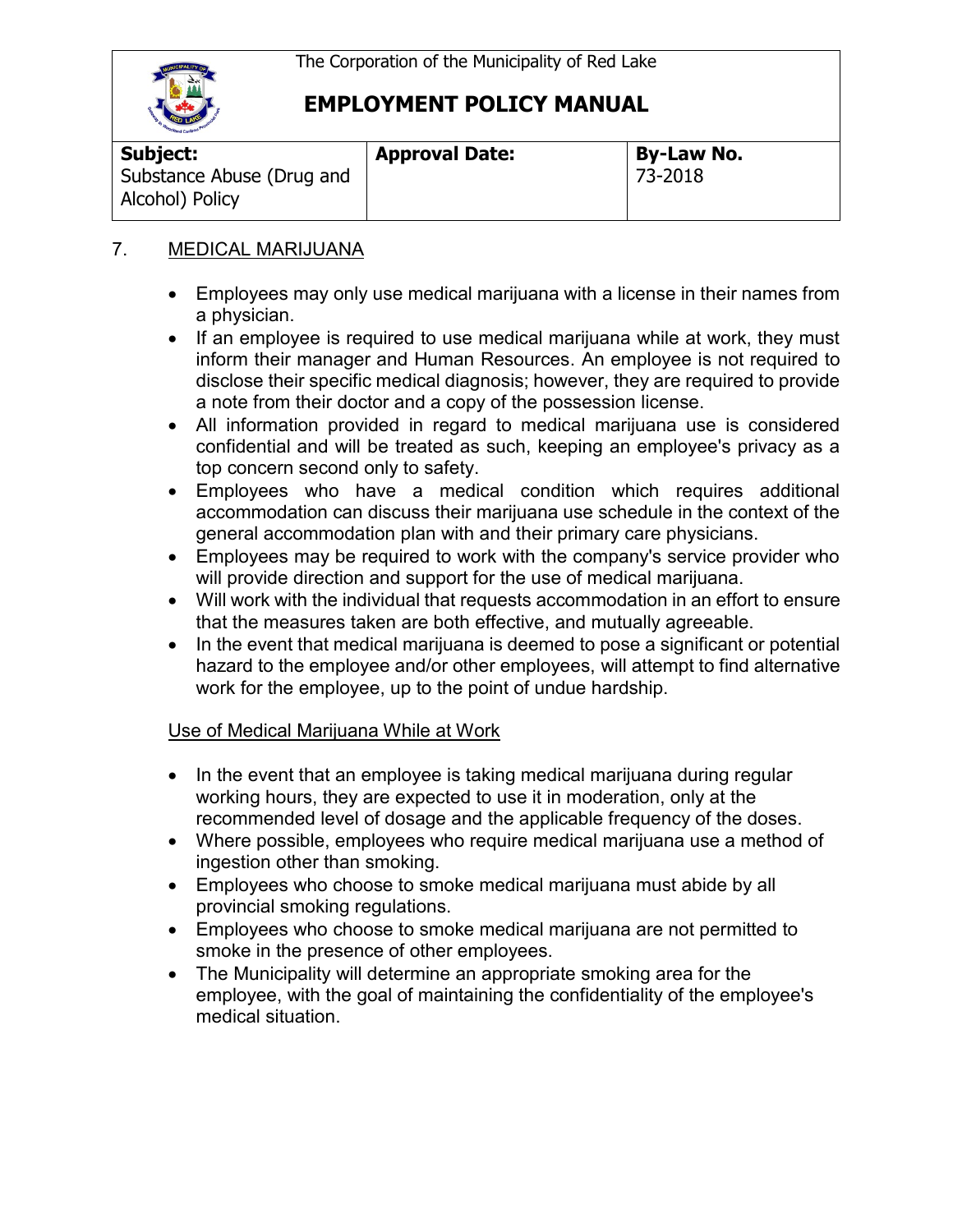

Alcohol) Policy

# **EMPLOYMENT POLICY MANUAL**

**Subject:**  Substance Abuse (Drug and **Approval Date: By-Law No.**

73-2018

## 8. EMPLOYEE EXPECTATIONS

### Management is required to:

- Treat employees who use medical marijuana the same as all other employees using prescription medication.
- Provide accommodation up to the point of undue hardship.
- Be aware of the effects of marijuana use and ensure employees are not placed in any safety sensitive situations.
- Assess the effects of the use of marijuana on an employee's performance on the job.
- Ensure that the use of medical marijuana does not adversely affect the safety of the employee and/or his/her co-workers.
- Ensure that any employee who asks for help due to a drug or alcohol dependency is provided with the appropriate support (including accommodation) and is not disciplined for doing so.
- Respond to any employee queries regarding the use of medical marijuana, while maintaining the privacy of an employee's specific situation at all times.

## Employees are required to:

- Disclose their medical marijuana use to management.
- Work with to develop accommodation plans that are mutually agreeable.
- Follow the agreed-upon accommodation plan and the guidelines of this policy.
- Never share their medication with any other employee, even those who may have a similar prescription.
- Maintain ongoing communication with management regarding the effects of marijuana on their ability to perform their job duties.
- Never participate in activities which could cause a safety risk such as driving while under the influence of marijuana.

## **Agreement for the Continuation of Employment**

The Corporation of the Municipality of Red Lake reserves the right to invoke an *Agreement for the Continuation of Employment* in accordance with an employee's commitment to become, and remain alcohol and drug-free. The Agreement will outline the conditions governing the employee's return to the job and the consequences for failing to meet the conditions.